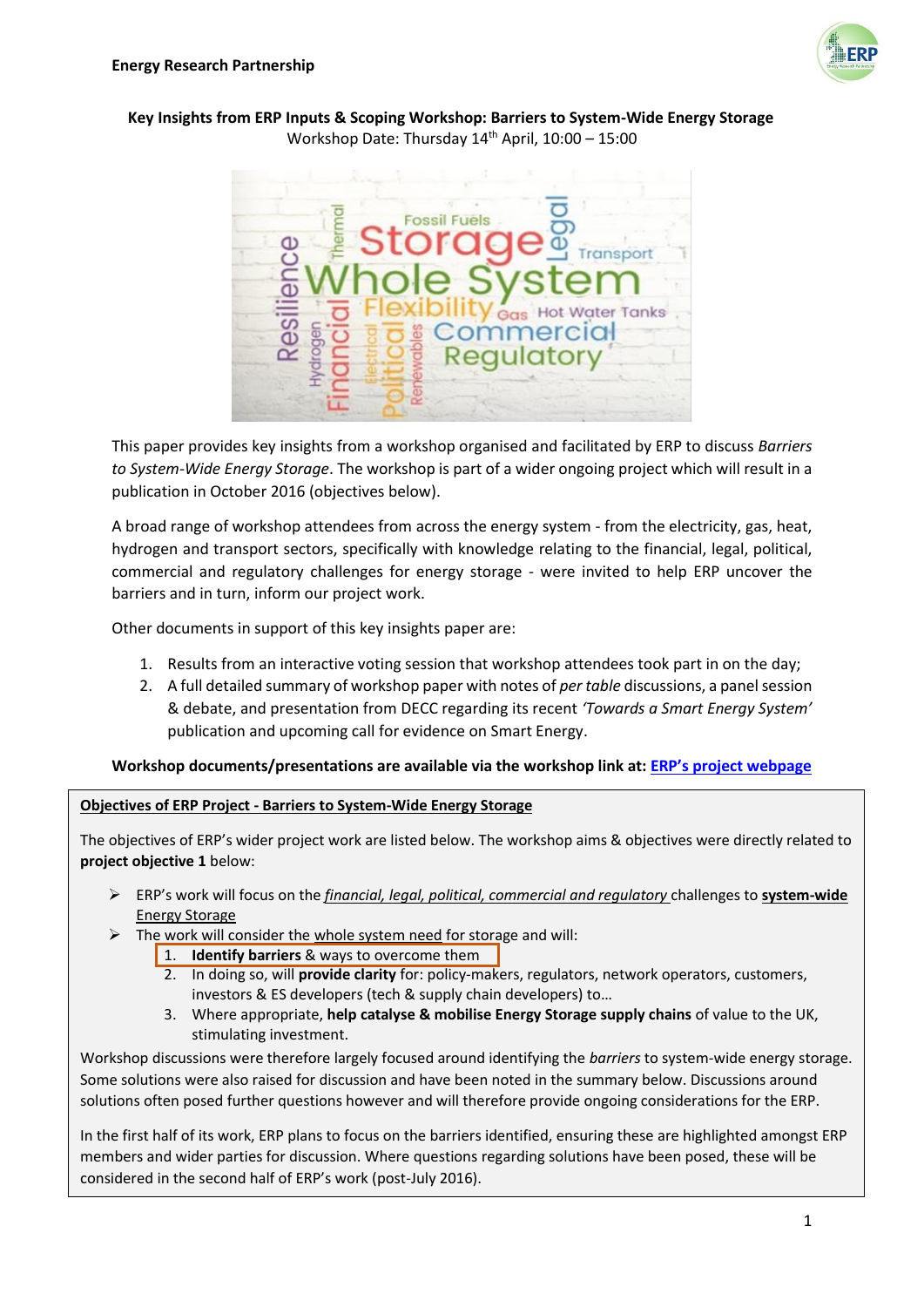

### **A note to workshop attendees**

ERP would like to extend their thanks to all workshop attendees for their time and contributions on the day which has helped to inform ERP's overall project work & publication. If you have any further comments, considerations or feedback to add following the dissemination of this workshop summary, please contact [helen.thomas@erpuk.org](mailto:helen.thomas@erpuk.org)

# **1. Key insights regarding the energy system in the context of storage:**

Key insights from the day fall into two main themes. Discussions have brought to light some wider energy system issues/barriers that could affect the need and deployment of storage but could also affect technologies, services and solutions more generally. Other barriers and discussions relate to energy storage services more specifically.

### **Market Structure:**

 There is currently a fragmented, siloed institutional energy system arrangement made up of decisionmakers, the system operator, network owners/operators, individual energy sectors (heat, power, transport) and consumers.

 Alignment of these groups and a more combined, coordinated arrangement would help value nonasset services that are currently undervalued or not accounted for, such as energy security, resilience and flexibility, and would help facilitate solutions such as energy storage (where there is a system need or a strong market signal). Regulatory structures that support contracting for system resilience and flexibility (and not just the cost of power) are required.

 $\triangleright$  In relation to these issues, a reconceptualisation, redesign or adaptation of the current market structure is required. A clear whole-system direction resulting from whole-system thinking would help to integrate and value solutions such as energy storage.

 $\triangleright$  A particular tool noted to enable this whole-system thinking is in the form of a "system architect". This role should be provided by a dedicated, independent party or dedicated government body – (**see interactive session results**) to design, advise on and facilitate the UK energy system from a whole-systems perspective. This will help accommodate energy storage (in all its forms) and other solutions.

 $\triangleright$  Although there is a role for markets, these alone are not enough. Whole system direction plus clearer government decisions regarding the role of the market are required.

 $\triangleright$  There is likely to be a revolution in relation to energy system regulation and governance for smaller system and localised generation. However, there is still the need for a central government push for large flexibility assets (e.g. interconnectors or large scale storage).

### **Policy:**

 $\triangleright$  Current regulation and policy design is too 'top-down'. There needs to be a balance between topdown decisions that should set the overall energy system framework and provide visibility of a future energy system. The market can then take over, allowing individual technologies and solutions to flourish and benefit consumers in this way.

 $\triangleright$  Policy needs to engage a wider range of consumers and in particular, engage further with smaller users / micro-generators. It is important to segment the market for policy solutions and recognise the differing needs and policy solutions required for larger vs smaller generators.

 $\triangleright$  A government report/publication on resilience and 'the winter outlook' is called for to enable consumers to better understand and feedback on energy security and the need/role for storage.

 $\triangleright$  To optimise the needs of varying stakeholders to ensure the full benefits of storage are achieved for consumer benefit, more in-depth coordination between institutions i.e. DECC, Ofgem, DfT, National Grid, DNOs, plus the energy sectors is required.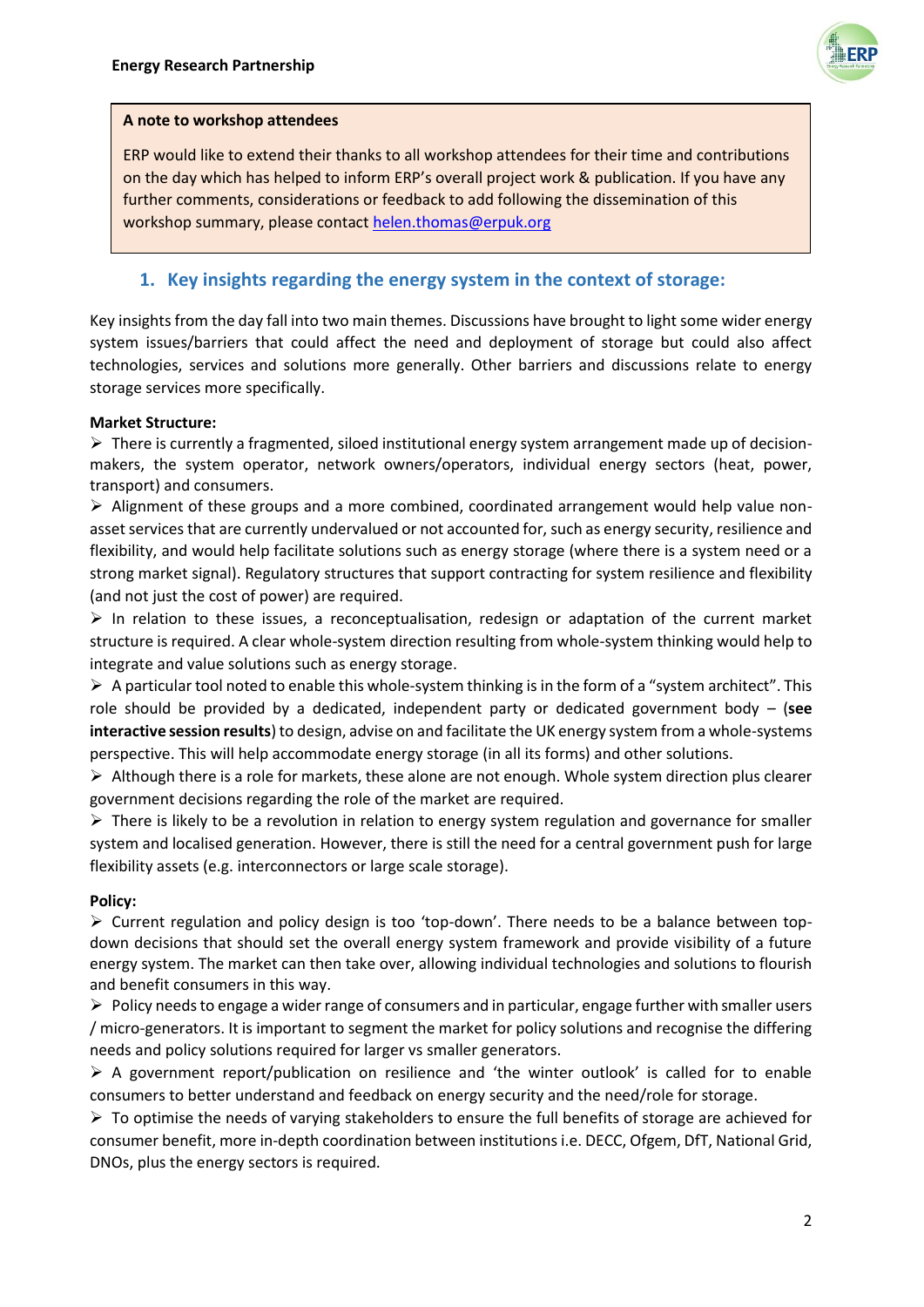

 $\triangleright$  Energy costs are disproportionately borne by the costs of electricity. Government attempts to reduce the carbon intensity of energy are therefore borne by those who use electricity rather than other/all forms of energy. This makes energy storage options more expensive and should be reconsidered.  $\triangleright$  Regulatory systems should incentivise solutions that deliver on the long-terms energy trilemma.

## **Key insights relating more specifically to energy storage:**

 $\triangleright$  Energy storage is currently under-valued, in part due to investment costs vs payback periods, but also because there are missing markets for valuing the services it provides.

 $\triangleright$  Storage provides additional benefits to society which are not compensated for in existing market structures.

 $\triangleright$  There is currently a commercial risk relating to storage, mainly when considering it as a bolt-on or retrofit service to be added to existing sites with existing infrastructure and commercial arrangements. In these cases, adding storage to the mix can often place at risk, or invalidate these pre-existing arrangements. Therefore even if the overall economics will be improved, if there are strong environmental and social rationales, and therefore interest from investors and generators - there is reluctance to incorporate storage because this can add risk to core arrangements in place. Examples include risk to returns gained on existing assets via offtake agreements and loss of ROC or RHI payments.  $\triangleright$  Storage does not require its own dedicated treatment (e.g. subsidies) which it is felt would only delay the issues until subsidy end, although there are other incentives for possible consideration such as tax

breaks / tax credits.  $\triangleright$  On the whole, it is felt that a truly flexible and resilient energy system or market should be able to successfully accommodate and incorporate energy storage services.

 $\triangleright$  However, in some respects, storage may require its own regulatory framework, or adaptations to existing frameworks, to better accommodate and value its services within the energy system, and/or to provide a level-playing field against other options.

 $\triangleright$  Some energy system assets (such as storage) are currently viewed as riskier to invest in and therefore have to be financed solely by equity (at a cost of 20+%). Large pension funds are keen to inject capital but require predictable returns. The current challenge is that there is arguably a shortage of risk capital. Improvements of regulatory systems can address the debt vs equity allocation mismatch and ensure that the lowest cost of capital is included within the transformation of the system.

 $\triangleright$  There needs to be a shift of capital away from financing assets only, to also financing services that energy storage can provide. There is no shortage of capital available for energy storage and there is a keenness to invest, however there is a lack of information for the finance sector regarding the types of storage to invest in. Successfully unlocking the initial 10,000s will help facilitate investment and unlock larger amounts of capital.

### **Electrical Storage:**

 Transmission & Distribution charges don't currently encourage a level playing field and provide the right signals to value electrical storage at the right locations. It is best to optimise electrical energy storage at a grid level if possible, so it is important that charges should provide the right economically efficient price signals.

 $\triangleright$  Current electricity charging methods could be reconsidered towards a preference for setting charges at the consumer side as opposed to the generation side. A move away from volumetric or commoditybased charging (e.g. per kWh of usage) to capacity-based charging (e.g. charged according to the max peak used) should be considered.

 $\triangleright$  A stronger definition of electrical storage is required.